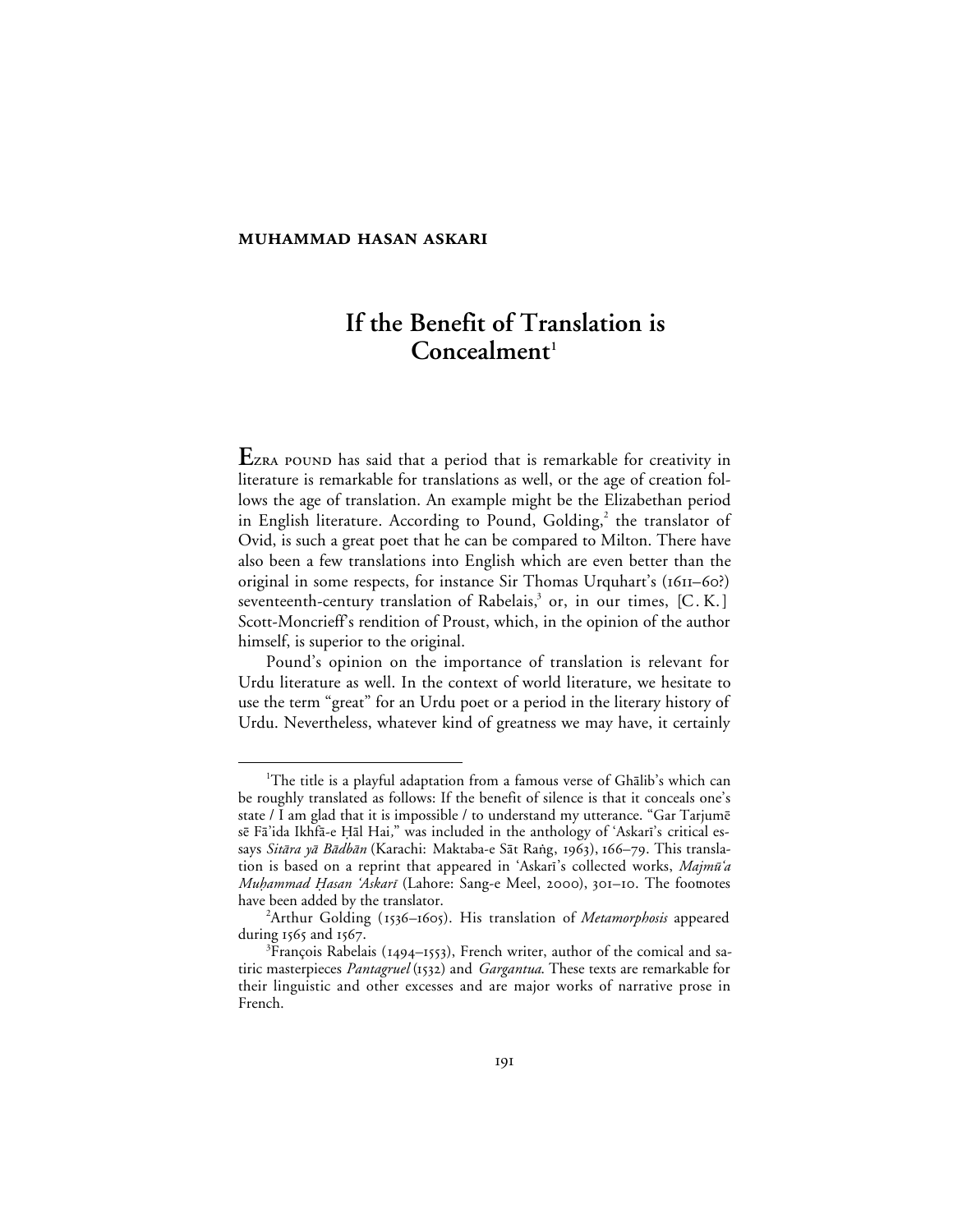has some relation to translations. From the beginning of literary activity in Urdu until Ghālib's time, there may not have been many translations, but our poets tried to do two kinds of things. The first was to meld concepts and usages from Persian into our own language. The second was an attempt to establish a temperament and a spirit for the language. This is exactly what poets in Italy and England, under the influence of French, tried to do for their own languages in the thirteenth and fourteenth centuries.

When the influence of the West began to be felt in our literature, a novelist of the stature of Sarshār translated *Don Quixote*. At least two novels in Urdu owe their existence to Cervantes. One is *Fasāna-e Āzād*<sup>4</sup>and the other is *Ḥājī Baghlōl*<sup>5</sup> Anyway, it is certainly obvious that there are deep connections between Sarshār's creative writing and translation. But the question is, how good is *Khudā'ī Faujdār*, Sarshār's translation of *Don Quixote*? The first thing that must be said is that Sarshar has not done a translation, he has clothed the original story in native dress. In the process he was obliged to distort the text and even make interpolations. Thus, some parts of the book are entirely devoid of meaning. Sarshār also did not try to understand Cervantes fully, and perhaps there was no need for him to do so, for, although social change had begun in Sarshar's time, at least outwardly, the form that the culture had evolved into over centuries of development was still in place. And I think that an individual belonging to a strong, fully developed cultural tradition cannot understand the literary tradition of another culture completely. His sensibilities just refuse to accept alien experiences. It is people like us who live in a vacuum that have the desire or concern to understand the literature of others. For example, even Europe only began trying to look towards the philosophies

 $\overline{4}$ <sup>4</sup>A long four volume picaresque account of the hero  $\bar{A}z\bar{a}d$  and his sidekick Khōjī. The novel first came out serially in  $1878-79$  from Lucknow and was published in 1880. Written by Ratan Nāth Sarshār (1846–1902), it was essentially a picture of decadent Avadh culture. Its resemblance to *Don Quixote* lies in its comical satiric spirit, its picaresque plot and the presence of a main character and his sidekick. <sup>5</sup>

 $\frac{\partial H}{\partial \rho}$  Baghlõl is a comic novel of the boisterous humor type, written by Munshī Sajjād Ḥusain of Lucknow. He was the editor of Avadh Panč which serialized Fasāna-e  $\bar{A}z\bar{a}d$  as well. Published before 1902, strong traces of the characters of both Don Quixote and Sancho Panza can be seen in the eponymous hero Hājī Baghlål.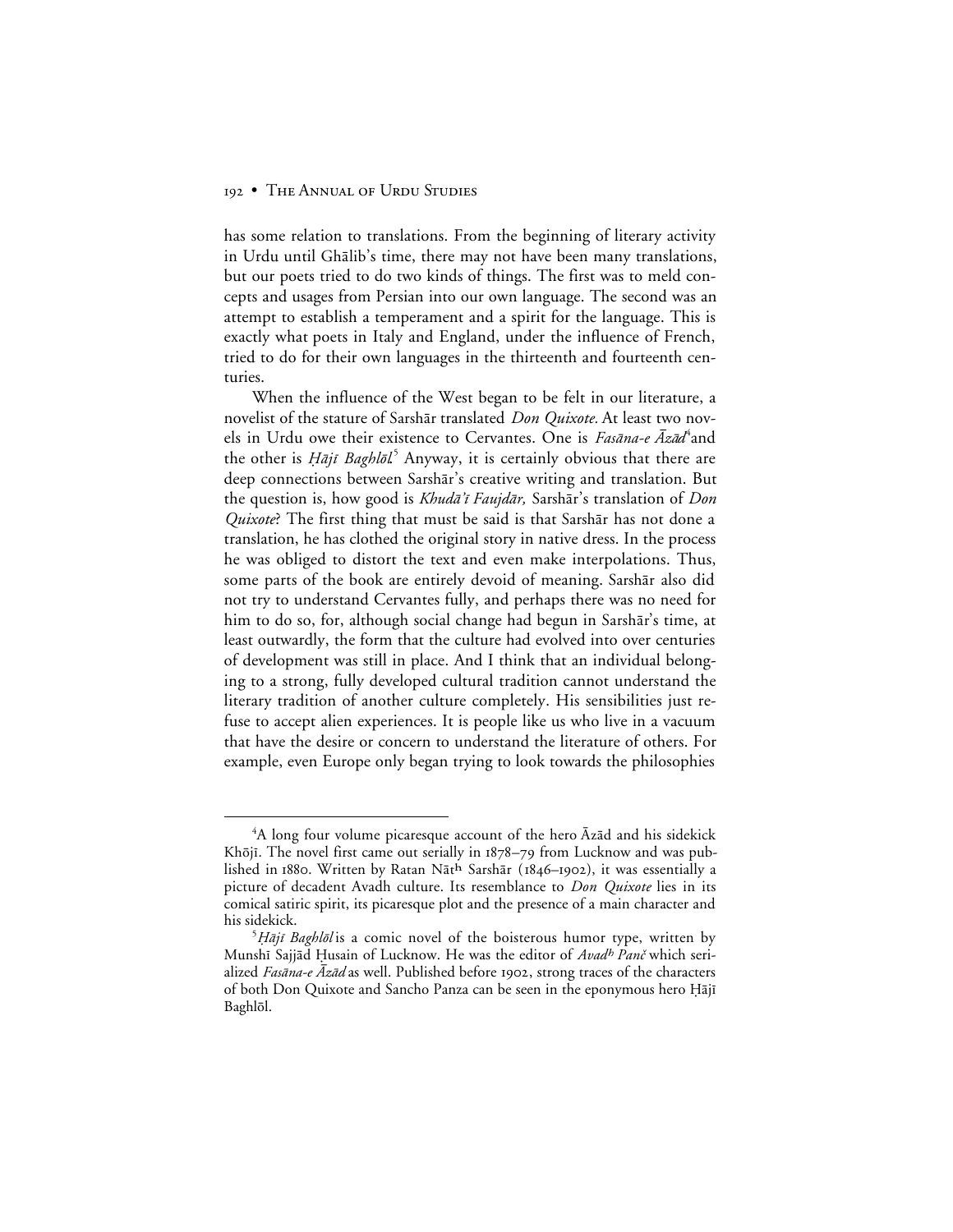of the East in the nineteenth century when the foundations of Western society became shaky.

So if Sarshār distorted a masterpiece of Western classical literature in his translation or adaptation, one shouldn't make fun of it. He read into the book only what his society or culture wanted him to. However, all right, this is one fault of *Khudā'ī Faujdār* as a translation. An even bigger fault is its unevenness. Sarshār writes half a page with great verve and enjoyment and then makes a hash of the rest of it. In fact, I grant all the faults that one may find in the translation, and I don't rate it as one of Urdu's great books. Yet I'm prepared to use the same words about it that Ezra Pound used regarding Pope's translation of Homer. Pound said that Pope may have made Homer into something else, but he at least made something of him. Similarly, in translating Cervantes, Sarshār has at least made "something" of him. I cannot say this about the translators who succeed Sarshār. At the very least his translation is a book whose title cannot be omitted from a list of significant works of Urdu prose. At least thirty or forty percent of the book can be read with enjoyment. Judging from the quality of other translations from the West that have appeared so far in Urdu, even this much readability is worthwhile.

The number of translations that appeared during the time when Niyāz Fatehpūrī and others were active is not many. Nevertheless, the kind of jejune romanticism and weak aestheticism these people tried to produce was only the result of the old tendency to adapt and/or translate selectively. I read these people some time ago when I was very young and now I can't find the courage to go back to them again. "Sorrows of life, sorrows of love" were a handful anyway, $6$  so why should I have gone to the trouble of keeping another goat.<sup>7</sup> Therefore, I don't know who the Western writers were that they imbibed or which stories they translated. Oscar Wilde, for one, is an undisputed influence because their writings are peppered with badly translated ideas from Oscar Wilde. A second influence is perhaps that of Goethe's *Werther*. <sup>8</sup> Anyway, they did attempt to experiment to achieve Oscar Wilde's effervescent brevity. They began to write sentences without verbs. I've mentioned on many occasions the

 $\overline{\phantom{0}}$ <sup>6"</sup>Kuč<sup>h</sup> gham-e daurān, kuč<sup>h</sup> gham-e jānān<sup>"</sup>—These two were standard phrases used to describe one or another kind of literature in the 1930s; that is, literature either depicted the scope of social problems or personal sorrow and pain. <sup>7</sup>

<sup>&</sup>lt;sup>7</sup>Keeping a goat refers to a Persian proverb "Gham na dārī buz be khar" which can roughly be translated as "If you don't have problems buy a goat."

<sup>&</sup>lt;sup>8</sup> Sorrows of Werther (1774), Goethe's famous novel.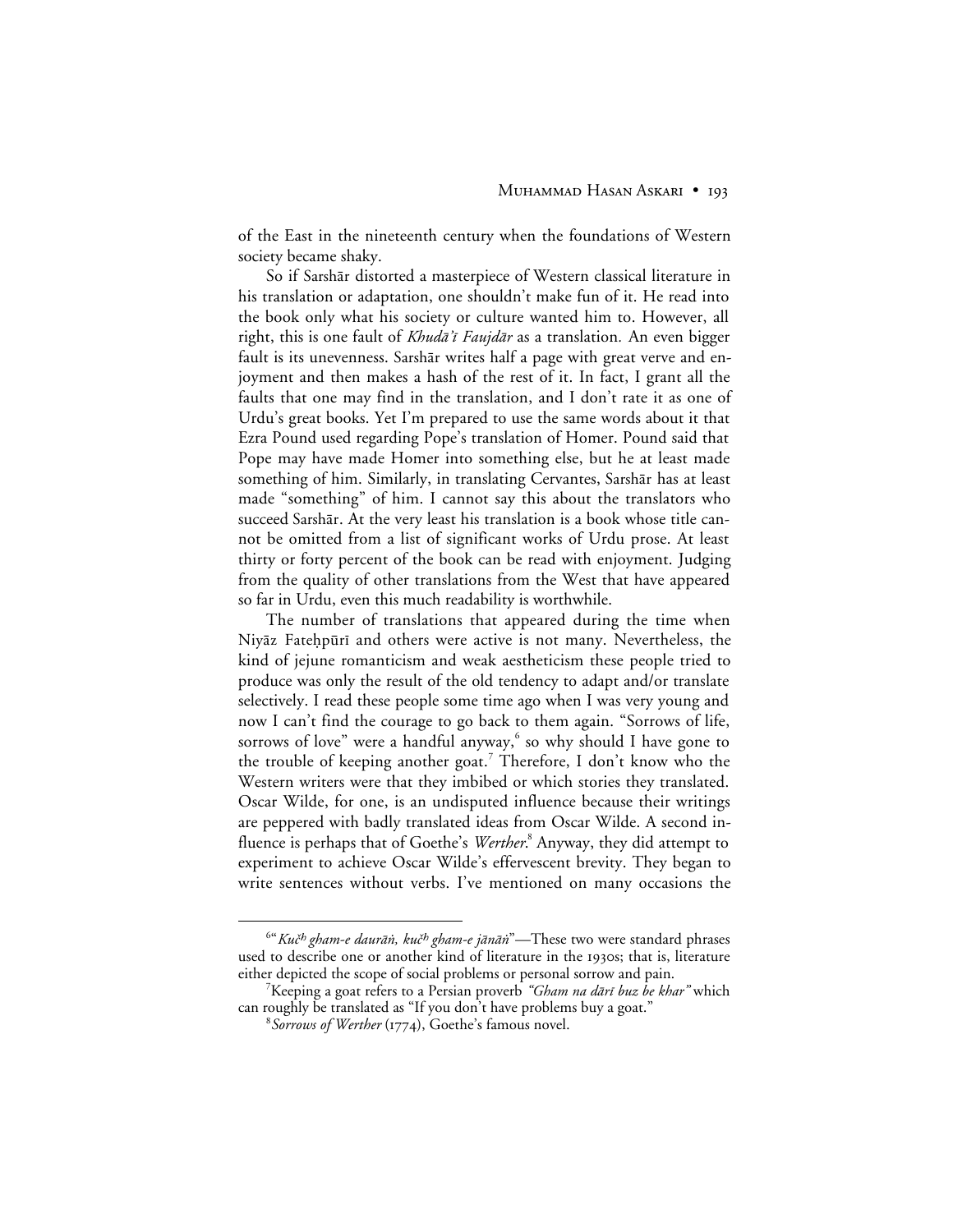harm that such sentences wreaked on our prose. Still, I agree that sometimes one does need tail-docked sentences, especially because in Urdu the sentence ends with a verb and the monotonous repetition of "was coming" and "were coming" ruin the rhythm of the prose. Also, if the sentence is a little longer, "of him," "of her," "of them" and "that" are bound to occur no less than four or five times. This is a perpetual headache. Sometimes I get so piqued as to say that good prose is impossible in a language like this. Anyway, the feeble pseudo-aesthetes did devise a solution to this problem which can be useful on occasion. And this solution could even be learned by translating the thoughts of Oscar Wilde.

Urdu translations of French and Russian stories began to come out around 1936. From these, Urdu prose writers learned how to write unsentimental narratives and how to pack a sentence with the names of the numerous parts of a thing. The kind of prose that is now used in our Urdu short stories owes its existence to these translations. Scores of people produced translations during this time (1936) but if one had to choose one name as an example it would be Manṭō. $^{\circ}$  One must not disregard the role Manțo's translations played in determining the language of our short story today. However, on the other hand, it is also true that, aside from the two things mentioned above, the translations from this period didn't contribute much else to Urdu prose. Similarly, I'm unable to say what we've learned of the art of prose style from Russian fiction writers? For me, such books, where the essence or soul has been separated from the physical thing, are unreadable. But aside from this personal prejudice, I suspect that although Dostoevsky's novels stir one's soul it has been observed that people who were deeply affected by his writings never really grew up. In any case, the influence of the Russian short story on the Urdu short story is marginal, but I know of a couple of Hindi writers who were spoiled by Dostoevsky. Perhaps the faults in Bedi's short stories can be attributed to the influence of Dostoevsky.<sup>10</sup> Anyway, I don't really know, or I can't say, whether one can learn to write good prose by reading the Russian short story. The pity is that we read so much from the short sto-

 $\frac{1}{9}$ <sup>9</sup>Sa'ādat Ḥasan Manṭō, one of Urdu's greatest short-story writers, began his career by translating French and Russian short fiction via English into Urdu.<br><sup>10</sup>Rajinder Singh Bedi, an important fiction writer of Urdu. He authored

film scripts as well. Later, one of his novels,  $\bar{E}k$  *Čādar Mailī Sī*, was made into a successful film.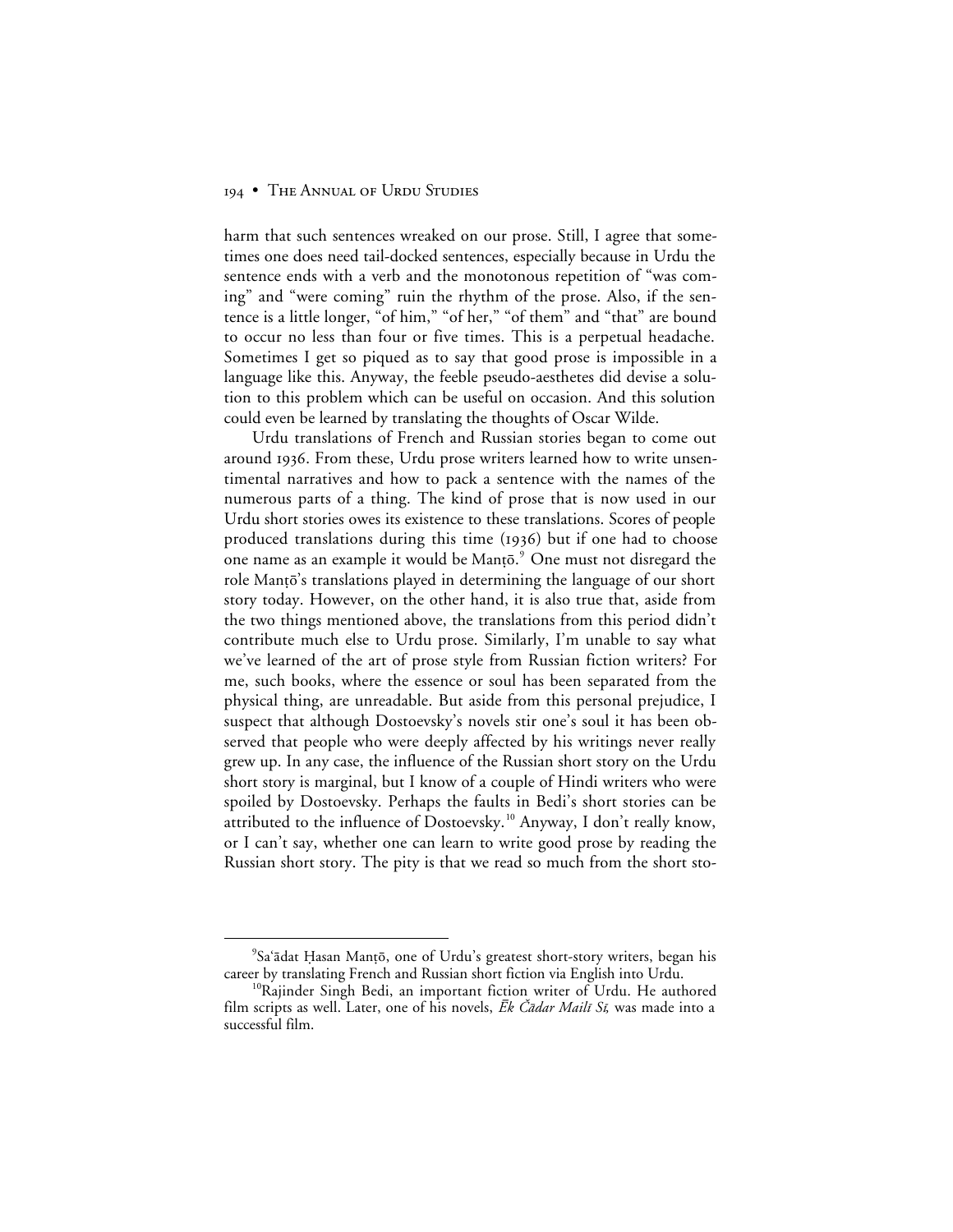ries of Maupassant, but still didn't learn anything except the choice of a subject in fiction.

Anyway, let's come to the present. The need for translations is being felt acutely and some translation work, whether good or bad, is also being done. But the existence of translations is in itself not so important. What is important is the impact the translations can have on our creative literature. So far we have undertaken translations only from the perspective of enabling the Urdu readership to have an idea what the story was in the original book. At most, the impact of these translations on us is that our authors also begin to write about the things or subjects found in the translated works. But the present-day translations do not cause the kind of creative emotion in us that Sarshar could elicit [in his translations], nor do they add to or cause a change in our extant prose styles. I personally haven't produced a translation that I can be proud of. Still following Ezra Pound, I can say that I believe a good translation is one that may not necessarily contain the spirit of the original, but it should become something. The problem is that, so far, we have regarded the matter of translation as a purely literary problem, and that's why our literature, and especially our prose, is becoming feebler by the day.

We have not appreciated the importance of this problem thus far because of our complacence about our language. This complacency is probably partly due to the Hindi/Urdu controversy and partly due to the wonders of the Urdu literary critics. We're told again and again that our language is one of the world's great languages and that every thought can be expressed in Urdu. Well, I don't know much about thoughts and ideas. Perhaps Urdu can accurately convey the ideas of a philosopher like Kant, but if someone can do a proper translation of even one of Proust's sentences I'll proclaim Urdu the world's greatest language. Let's leave that aside for now. You may say that Urdu has yet to develop the ability to sustain complex, complicated sentences, so let's confine ourselves to simple straightforward sentences. As far as translation is concerned, I too have translated *Madame Bovary* [from the original French]. Now, there is a passage in that novel describing snow falling on the heroine's umbrella. If all Urdu writers sat together and translated those eight or ten lines in a way that retained in its entirety the beauty of the original, I would promise not to touch another book except those in the Urdu language.

I'm not deprecating Urdu. All languages have shortcomings, but for some reason we believe that our language has no need for any addition or change. A writer must love his language and have faith in it. But, whatever the standard of our language may be, good or bad, our creative writ-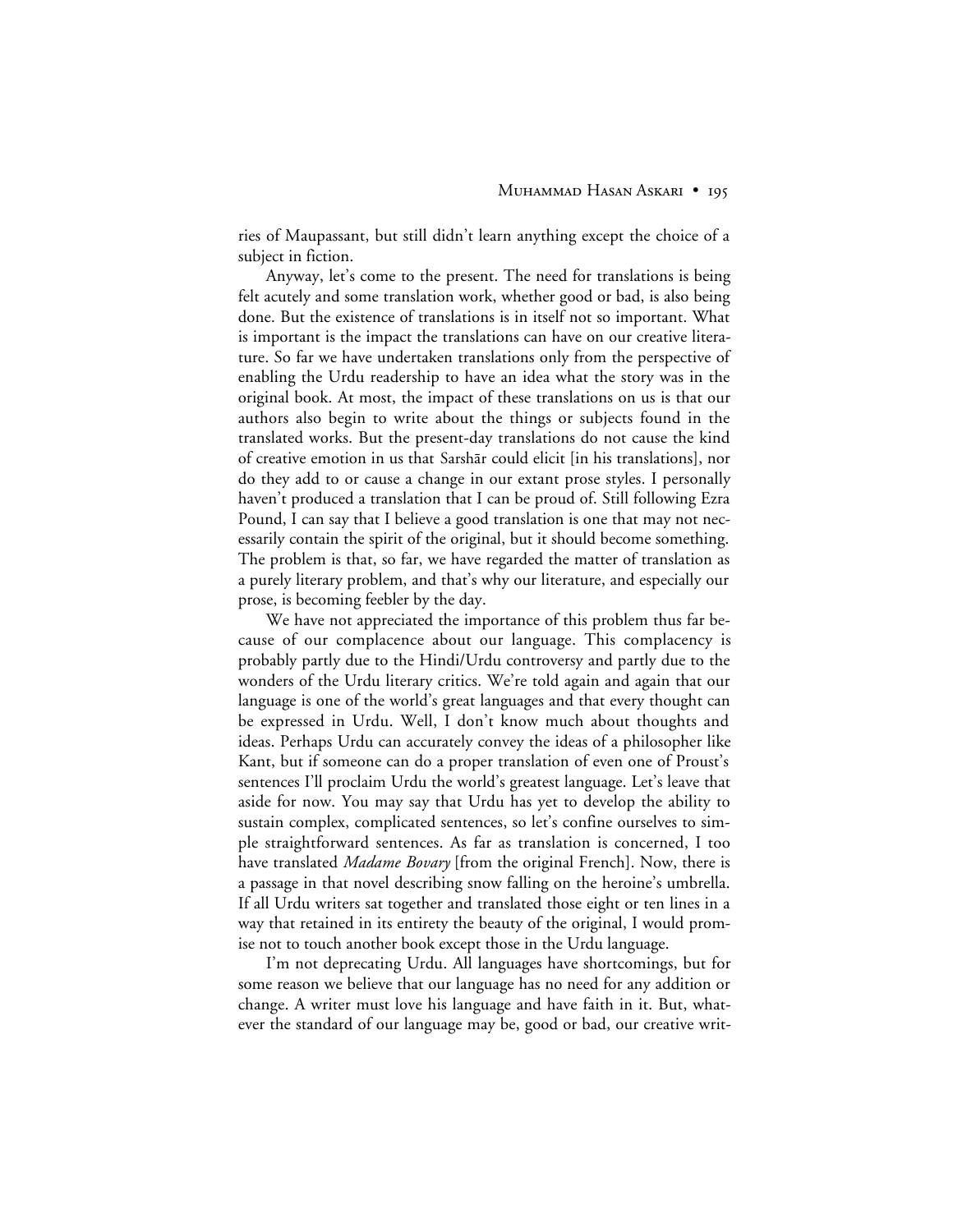ers should not be concerned with whether it is regarded as one of the best languages in the world or not. For better or worse, this is the language we have and, just like the old man in the tale of Sindbad the Sailor, we can't get rid of it. Our first concern should be to examine the capabilities of the language at present and then consider what new methods of expression and communication can be invented for it.

Our literary critics have no qualms in saying that we have learned all that was good in Western literature and that now our literature is firmly the equal of Western literature, but when you sit down to translate a Western novel the reality of your inability to do so becomes apparent in five minutes, provided of course that you're aware of the nature of the author's style. But even if you understand the challenges that translation entails, and want to find a solution to those challenges, Urdu literary criticism blocks your way because publishers are only willing to publish books that will sell, and Urdu literary critics have dulled the minds of book buyers. Now if you want to do creative translations, how is that possible?

If I mention my own translations in this context please don't think that I'm trying to promote my own books. I'm only going to share with you the reasons for the failure of my translations: what the problems that I faced were and why I couldn't resolve them.

Some kind friends have told me that my best translation is  $\bar{A}khr\bar{i}$ Salām.<sup>11</sup> This does boost my spirits but I still don't regard that translation as an achievement. This book of Isherwood's belongs in the tradition of realism, but its prose is not like Maupassant's. The author is mainly interested in events and characterization and his prose is ordinary. Through the translations he did around 1936, Mantō had shown the way that texts of this type could be transferred into Urdu. Thus, if you have an adequate grasp of the Urdu idiom and can bring literary prose nearer to the rhythm of ordinary conversation, you can come up with a good translation of books like *Goodbye to Berlin*. I feel that although my translation may not be equal to Isherwood's original, reading it can obviate the need to read the original.

The kind of Urdu prose needed for a translation of Isherwood's book was already in place. Urdu readers seek no more in a translation than an easy flow and simplicity in the prose and that the translation reads like an original work in Urdu. Forgive my boastfulness, but this is something I

<sup>&</sup>lt;sup>11</sup>Translation of Christopher Isherwood's *Goodbye to Berlin*.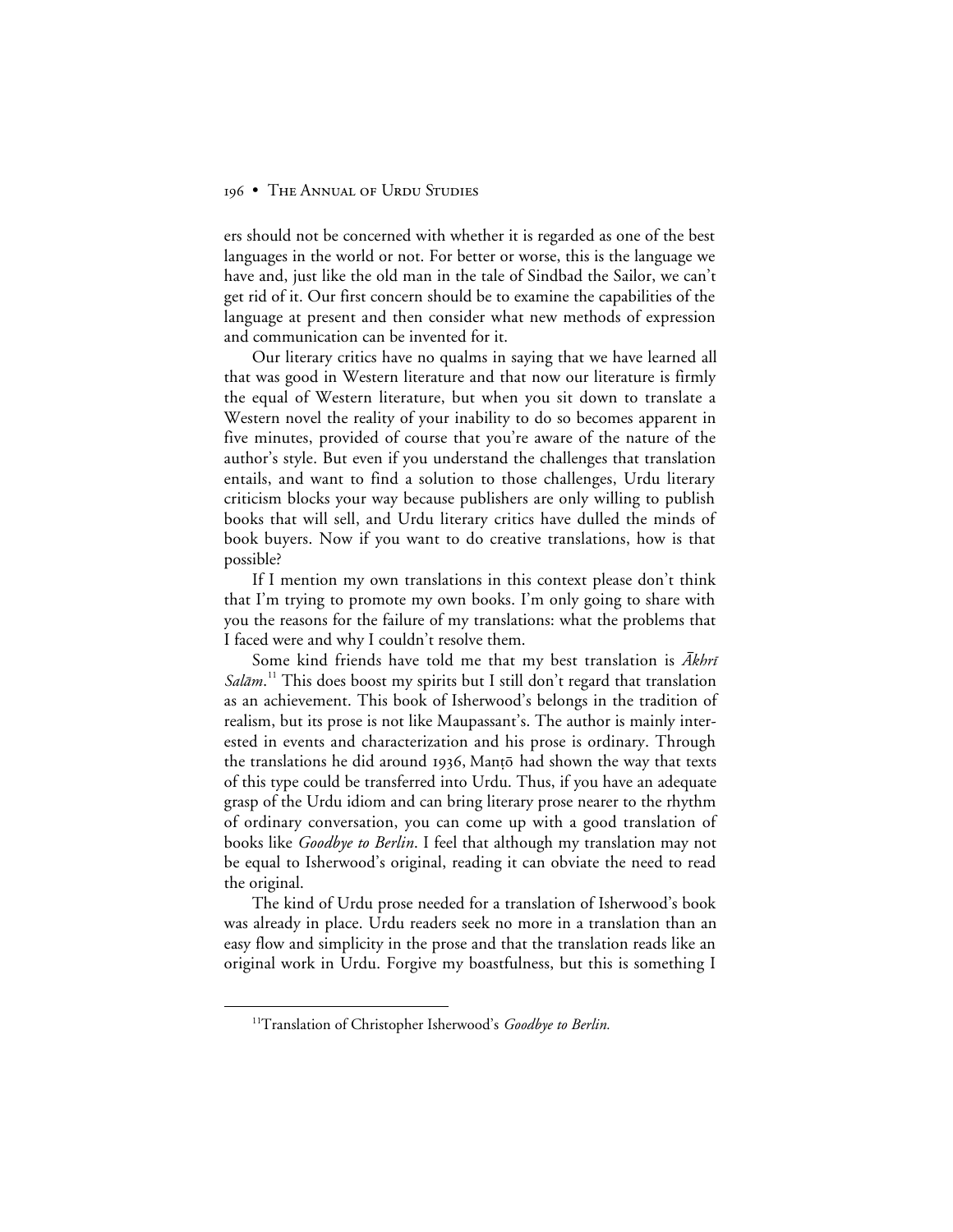can do in my sleep! But then, what would Urdu literature gain from such an exercise? There's no doubt that this approach of easy readability will also lighten the task of the translator considerably, but our language remains where it was.

Making fluency the ultimate criterion for good prose has devastated our literature, especially literature in translation. If our literary critics had shared with our readers the secret that exerting one's mind during reading is not something objectionable then perhaps there might have been some experiments in prose writing, at least in translations. But now one is afraid to move or displace even a single word for fear of not finding readers [for a prose whose syntax is slightly alien to Urdu]. Had the Urdu language been rich in many styles of expression and narration, the demand that the translation should read like an Urdu original would be justified, but imposing such a condition while we are in a state of poverty sounds really strange. If such a mind-set continues to dominate our literature then writers like Rabelais or Joyce will never be translated into Urdu at all. Until about eight years ago I subscribed to the crazy notion of disregarding the manner and style of Urdu when translating, but now I'm scared of Urdu literary critics and can't summon up the courage to fight them. However, my publishers are really brave and they publish my work even if I break and twist Urdu as much as I like.

The one translation of mine that should be read carefully is *Madame Bovary,* that is, as an example of a failed translation. In the first place, which language in the world can boast an accurate translation of *Madame Bovary.* Poor Urdu is just a baby. As far as Urdu is concerned, the book deserves to be translated by a team of eight or ten translators working together over a period of three or four years. Perhaps then some viable translation might have resulted. I can't claim to have understood all the problems of prose style this book poses. It would probably take a year to do that. Anyway, the few things I did understand I tried to create in Urdu. For example, one of the things I tried to do was to create dimensions of meaning through punctuation just as Flaubert does. But the calligrapher messed up all of that. Also, Flaubert frequently presents a variety of concepts in the space of one sentence in order to promote both comparison and contradiction. Instead of interpreting such sentences, I preferred a literal translation into Urdu, but readers complained that my translation lacked fluency and clarity. For example, the very first page of *Madame Bovary* has a description of a hat made from a shawl. If it were just a question of fluency and clarity I could have, in the  $H\bar{a}ji$  Baghlol style, given a most amusing description of that hat. But my aim was to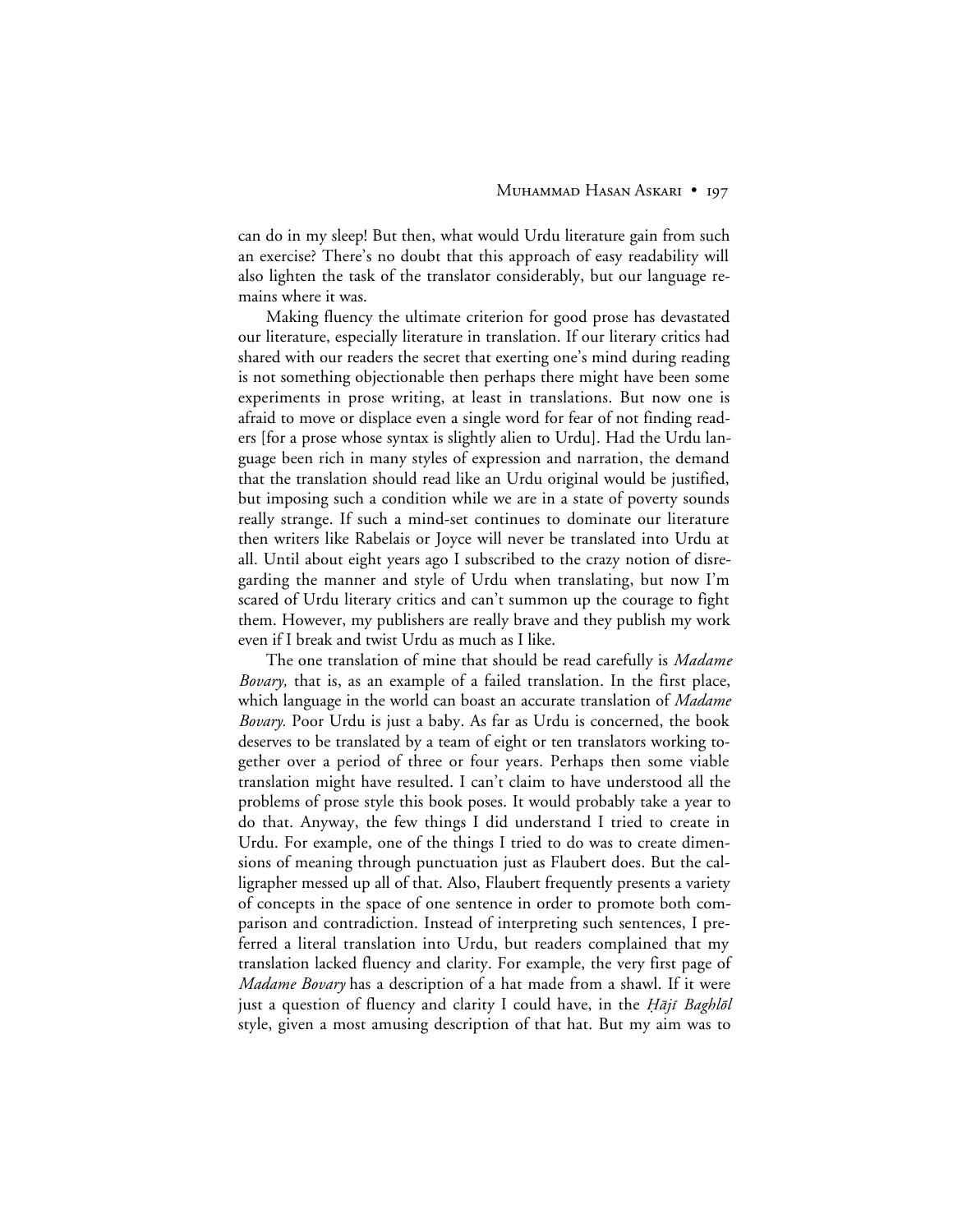translate each sentence of Flaubert into Urdu as closely as I could, even if it meant stretching the resources of Urdu beyond the possible, and I did just that. People complained that the translation's language was convoluted on the very first page. I would have been happier if someone had sent me a better translation of that sentence. I would have printed it in some journal to show that at least one problem of Urdu prose had found a solution. These are some of the small problems of Flaubert's book. I didn't have the courage to tackle the bigger problems, such as the rhythm of the prose or the construction of paragraphs. These issues were so difficult that I regarded them as one would regard a heavy rock which one touches and leaves undisturbed. Anyway, Urdu readers did read the novel. Only a few people know what my successes and failures were in that translation.

Last year I translated Stendhal's novel Surkh-o-Siyah [Scarlet and Black]*.* This novel made me pull out my hair in frustration. Again, if fluency had been my goal I could have dashed off fifty pages a day from my bed. But Stendhal is such a rascally fellow that he places the art of prose over the art of poetry. Now my problem was: should I be a traitor to Urdu or to Stendhal? I admit that out of consideration for my publisher, I played traitor to Stendhal. After all, my poor publisher was brave enough to agree to publish such a lengthy novel. But the Urdu language tied my hands in some ways as well. Stendhal uses abstractions for analyzing emotions. Urdu doesn't have this ability. If I had tried to invent a new mode of expression for this there was the fear that Urdu literary critics would have raised their eyebrows and said: is this a novel or a dissertation? So I was cornered. I offered my apologies to Stendhal's spirit and filled his dry prose with some emotional color. Or you might say, I bribed Urdu's literary critics a little.

But there was yet another problem: though Stendhal's prose seems dry and colorless at a cursory reading, a closer reading reveals a concision and pithiness that almost borders on irony. This is something that couldn't be captured in the English translation even though the novel had such a great translator in Scott-Moncrieff. The truth of the matter is that behind Stendhal's prose is a century-and-a-half tradition of French literature created by the writers of Maxims. It is La Roche Foucault who often speaks from behind the prose of Stendhal. Where could I find a tradition to fall back on that would enable me to translate Stendhal's prose into